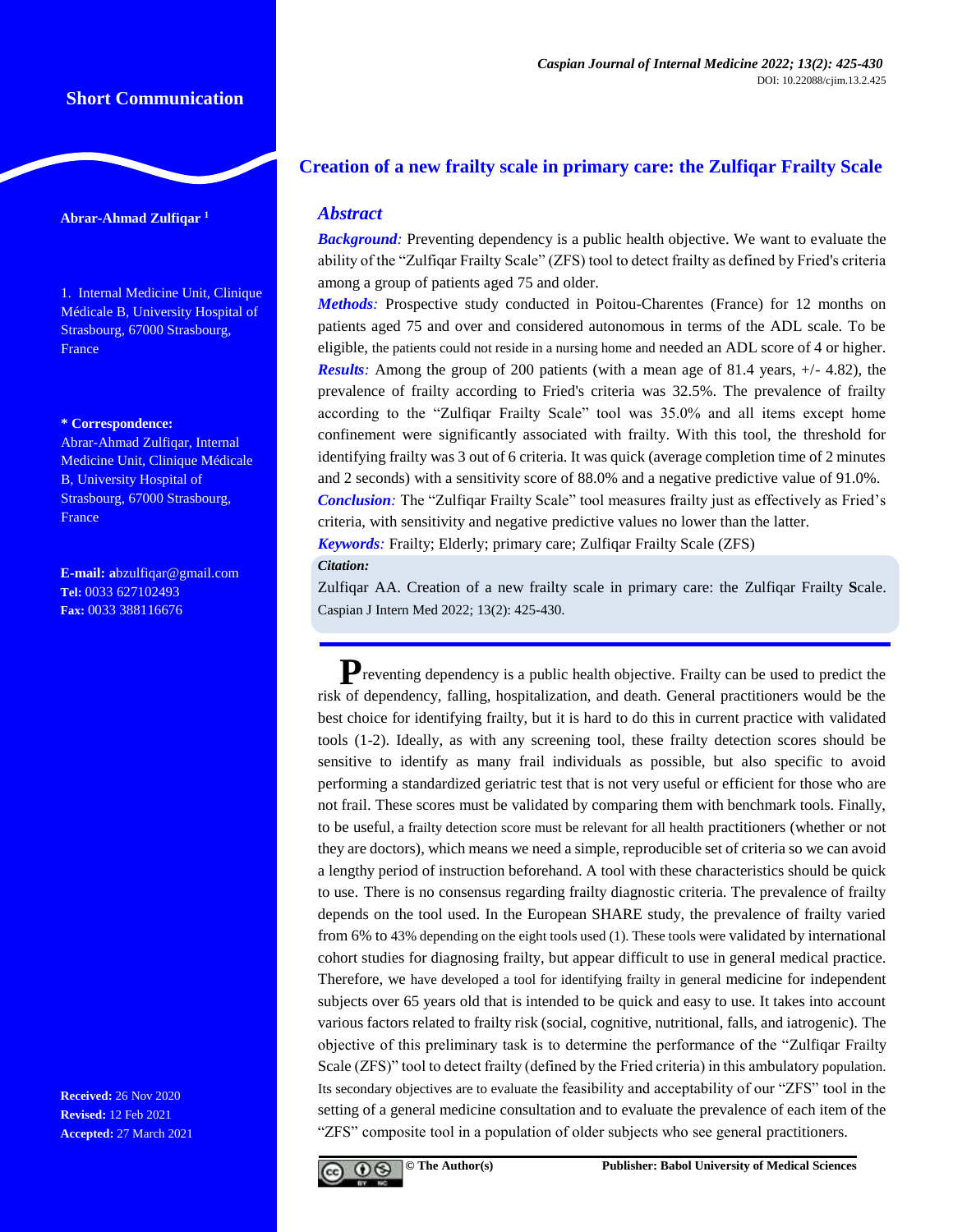### **Methods**

Study type: Prospective study conducted in 4 general practices in the Charente region of France. Patients were selected to participate in the study over a period of 12 months between June 1, 2019 and May 30, 2020. Frailty screening with the "Zulfiqar Frailty Scale" (ZFS) tool: The score was calculated by way of six indicators that measured the main functions of an elderly person (3-4-5-6) in terms of their geriatric relevance as defined by the scientific literature. A point was assigned for each positive indicator (maximum score  $= 6$ ). See table 1 for details.

#### **Table 1. Zulfiqar Frailty Scale (ZFS)**

| Is there a weight loss greater than or equal to 5% in   | Yes            |
|---------------------------------------------------------|----------------|
| 6 months?                                               | N <sub>0</sub> |
|                                                         | Yes            |
| Monopod support test $<$ 5 seconds?                     | N <sub>0</sub> |
|                                                         | Yes            |
| Does the person live alone at home?                     | N <sub>0</sub> |
|                                                         | Yes            |
| Are there home caregivers?                              | N <sub>0</sub> |
|                                                         | Yes            |
| Does the person complain of memory problems?            | N <sub>0</sub> |
| Does the person have prescriptions for more than 5      |                |
| therapeutic classes on his/her prescription history for | Yes            |
| less than 6 months?                                     | No             |
|                                                         |                |

For scores of 3 or more, the elderly patient was considered by our scale to be "frail." For scores of 1 or 2, the patient was considered "pre-frail." For a score of 0, the patient was considered "non-frail" or "robust."

**Study population:** Our study population was made up of patients aged 75 or older who were monitored by a general practitioner and had an ADL (Activities of Daily Living) score of 4 or higher. Patients who did not provide their verbal consent during the introductory phase of the study, were under 75 years of age, had, or lived in nursing homes were excluded from the study.

Patients less than 75 years old, an ADL score of less than 4, or whose primary caregiver could not be reached were excluded from this study. Those living in nursing homes were also excluded. Finally, patients who refused to participate in follow-up phone calls were not included. Information and Consent: Patient information was placed in the waiting rooms of general practitioners and/or consultation offices. It specified the name and type of work, the objective of the

work, and its context. It also specified that patients could refuse to participate in the study without affecting the quality of their care.

Study parameters:

Characteristics of the population

The following data was collected:

- Gender
- Age
- Contact person: relationship and contact information
- ADL score
- Medical and surgical history

 Charlson comorbidity score: Charlson Comorbidity Index predicts the ten-year mortality for a patient who may have a range of comorbid conditions. The Charlson comorbidity index (CCI) is a commonly used scale for assessing morbidity (7).

Height, weight, and BMI (Body Mass Index)

**Measuring frailty with Fried's criteria:** Fried's scale (8) defines frailty on the basis of 5 criteria: fatigue, involuntary weight loss, reduced physical activity, slower walking speed, and decreased muscle strength. A point is assigned for each criterion, with patients considered "robust" or "non-frail" when none of the criteria are met, "pre-frail" when 1 or 2 of the criteria are met, and "frail" when 3 or more of the criteria are met.

**Feasibility:** The feasibility of the "ZFS" tool for general medicine was determined by the amount of time that was required to screen for frailty. For the sake of fairness, one of the two methods was chosen at random to evaluate the patients. Patient Acceptability: Acceptability is a set of conditions that make this test acceptable to patients. It was measured using a visual analog, non graduated, scale that was appropriate for the question being asked. After using our ("ZFS") tool, patients were asked to rate their acceptability with this scale, between "completely unacceptable" and "completely acceptable." The instruction given was: "Place the cursor between these 2 options based on your opinion."

The response was then weighted according to the same principle as the Visual Analog Scale (VAS) for pain:

- Zero corresponded to "completely unacceptable"

- Ten corresponded to "completely acceptable"

**Statistics:** The data was analyzed by XL-Stat software and collected anonymously using an EXCEL spreadsheet. First, a descriptive analysis of the results obtained was prepared. Quantitative variables were expressed as mean  $\pm$  standard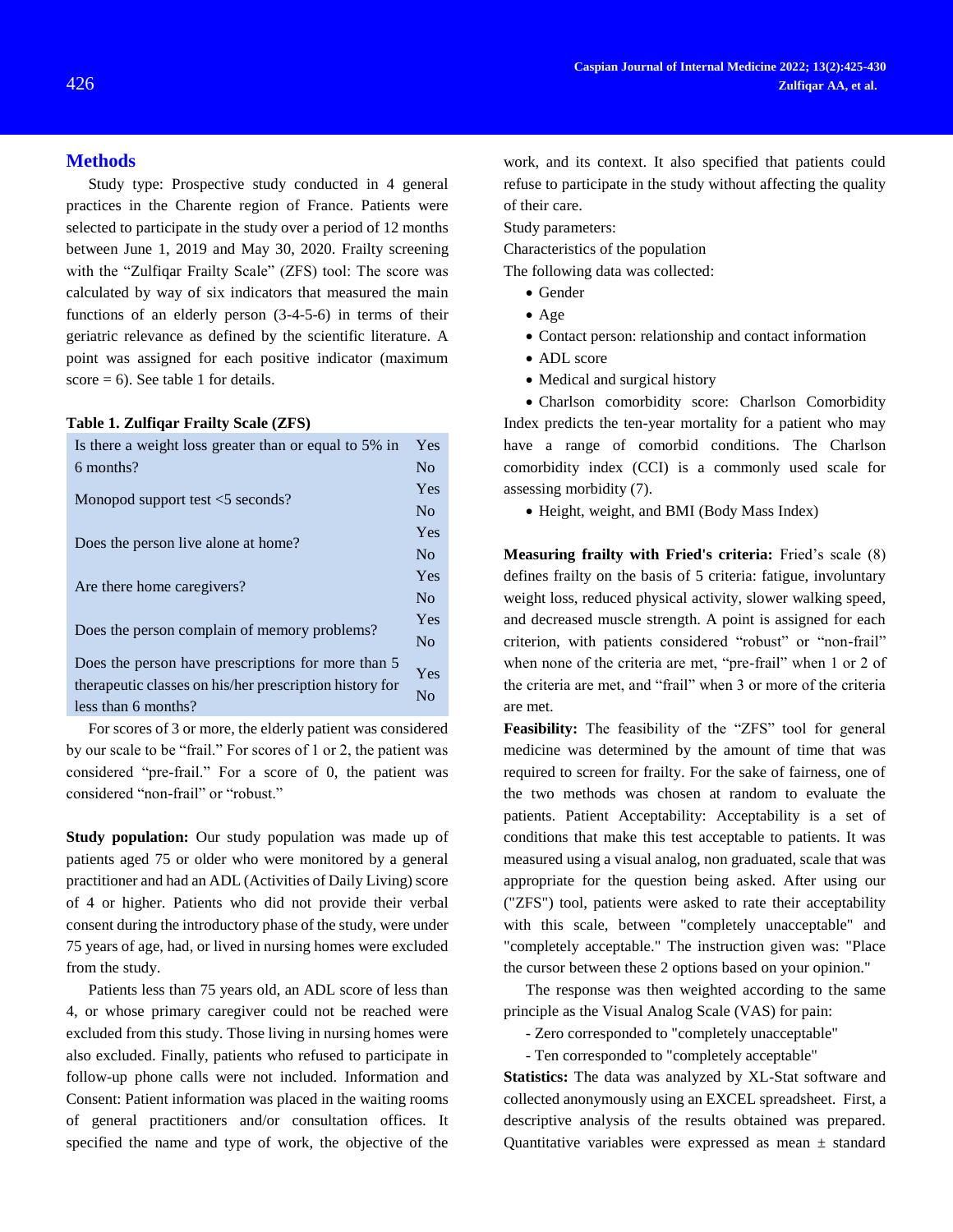deviation and qualitative variables as absolute and relative numbers (percentages). Next, the "ZFS" tool was compared to Fried's criteria (which represents the gold standard) using the Student test for quantitative variables, and Chi² for qualitative variables. The ROC curve was calculated using GraphPad-Prism software. It is used to measure the performance of a diagnostic test and to determine optimal threshold values.

The relative risk of each item in the "ZFS" tool was estimated by calculating the Odds ratio, with a 95% confidence interval defined by the Miettinen method resulting in a 5% alpha probability. The "ZFS" score was assessed in terms of sensitivity, specificity, Youden's index, positive and negative predictive values, and the area under the ROC curve, using the Fried score as the gold standard. A Kappa coefficient was calculated to measure the concordance between the 2 tests.

As the Fried score provided 3 results ("frail," "pre-frail," and "non-frail"), we decided to consolidate the "pre-frail" and "robust" patients into one group ("non-frail") for our study. We therefore compared the two scales, using the same groups for the "Zulfiqar Frailty Scale" tool. We reduced the number of types of patients from 3 to 2 to obtain a binary diagnosis of frailty (yes or no). A Pearson correlation matrix was used to evaluate discrepancies between the total scores and the items of each score. A paired two-sample t-test was used to compare the time it took to administer the 2 questionnaires. All the analyses were performed with R 4.0.2 software with an alpha risk set at 5%.

Administrative Requirements: All patients who participated in our study were required to sign a consent form. We also obtained authorization to conduct the study from the Commission Nationale Informatique et Liberté (CNIL, "National Commission on Informatics and Liberty", Poitiers, France). This data collection is declared to the CNIL, the French Data Protection Authority, at the Poitiers University of Medicine (86000 Poitiers, France, [THESE.MEDECINE@univ-poitiers.fr](mailto:THESE.MEDECINE@univ-poitiers.fr) ).

### **Results**

During our study, 200 patients were included. Overview: 103 women (51.5%) and 97 men (48.5%). 40% under 80 years of age. Mean age of 81.4±4.82 years (Table 2). Correlation between the two screening tools: Zulfiqar Frailty Scale and Fried's criteria: In our study, there was a moderate correlation between the "ZFS" and the FRIED scores (r=0.65 [0.57; 0.73] 95% CI). Apart from a strong correlation between the 2 weight loss items (r=0.98), the correlation between the indicators of the 2 scores was weak, with a maximum r of 0.36 between the "slower walking speed" (FRIED) and "risk of falling" (ZFS) items (Table 3).

#### **Table 2. Characteristics of the study population.**

| .<br><b>General characteristics</b>     |                           |  |  |  |
|-----------------------------------------|---------------------------|--|--|--|
|                                         | Total patients $( = 200)$ |  |  |  |
| Age (years)                             |                           |  |  |  |
| Mean (standard deviation)               | 81.4 (4.82)               |  |  |  |
| Median [min; max]                       | 81.0 [75.0; 97.0]         |  |  |  |
| 75-79 years                             | 80 (40)                   |  |  |  |
| 80-84 years                             | 64 (32)                   |  |  |  |
| 85-89 years                             | 41 (20.5)                 |  |  |  |
| 90-94 years                             | 14(7)                     |  |  |  |
| 95 years and over                       | 1(0.5)                    |  |  |  |
| Gender                                  |                           |  |  |  |
| Female                                  | 103 (51.5 %)              |  |  |  |
| Male                                    | 97 (48.5 %)               |  |  |  |
| Weight (kg)                             | 73.2 (18.7)               |  |  |  |
| $BMI^*(kg/m^2)$                         | 27.22 (5.14)              |  |  |  |
| Types of medication                     | 6.32(3.6)                 |  |  |  |
| Charlson score (comorbidities<br>score) | 4.63(1.01)                |  |  |  |
| $ADL*$                                  | 5.81 (0.53)               |  |  |  |
| $IADL^*$                                | 6.19 (1.58)               |  |  |  |

\*BMI: Body Mass Index; \*ADL: Activity Daily Living; \*IADL: Instrumental Activity Daily Living.

|  | Table 3. Pearson correlation between the items of the two |  |  |
|--|-----------------------------------------------------------|--|--|
|  | tools: "ZFS" and Fried's criteria.                        |  |  |

|                                              | Fried's criteria |         |         |           |       |
|----------------------------------------------|------------------|---------|---------|-----------|-------|
|                                              | Wei              | Fatigue | Slower  | Decreased | Sede  |
| Zulfiqar                                     | ght              | /Exhau  | walking | muscle    | ntari |
| <b>Frailty Scale</b>                         | loss             | stion   | speed   | strength  | ness  |
| Weight loss                                  | 0.98             | 0.07    | $-0.05$ | 0.08      | 0.01  |
| Balance<br>$\alpha$<br>one leg               | 0.05             | 0.25    | 0.36    | 0.27      | 0.34  |
| Lives alone                                  | 0.01             | 0.09    | 0.10    | 0.12      | 0.14  |
| Home care                                    | 0.14             | 0.25    | 0.23    | 0.20      | 0.28  |
| Memory<br>loss                               | 0.03             | 0.22    | 0.15    | 0.15      | 0.09  |
| 5<br>least<br>At<br>different<br>medications | 0.06             | 0.27    | 0.35    | 0.20      | 0.34  |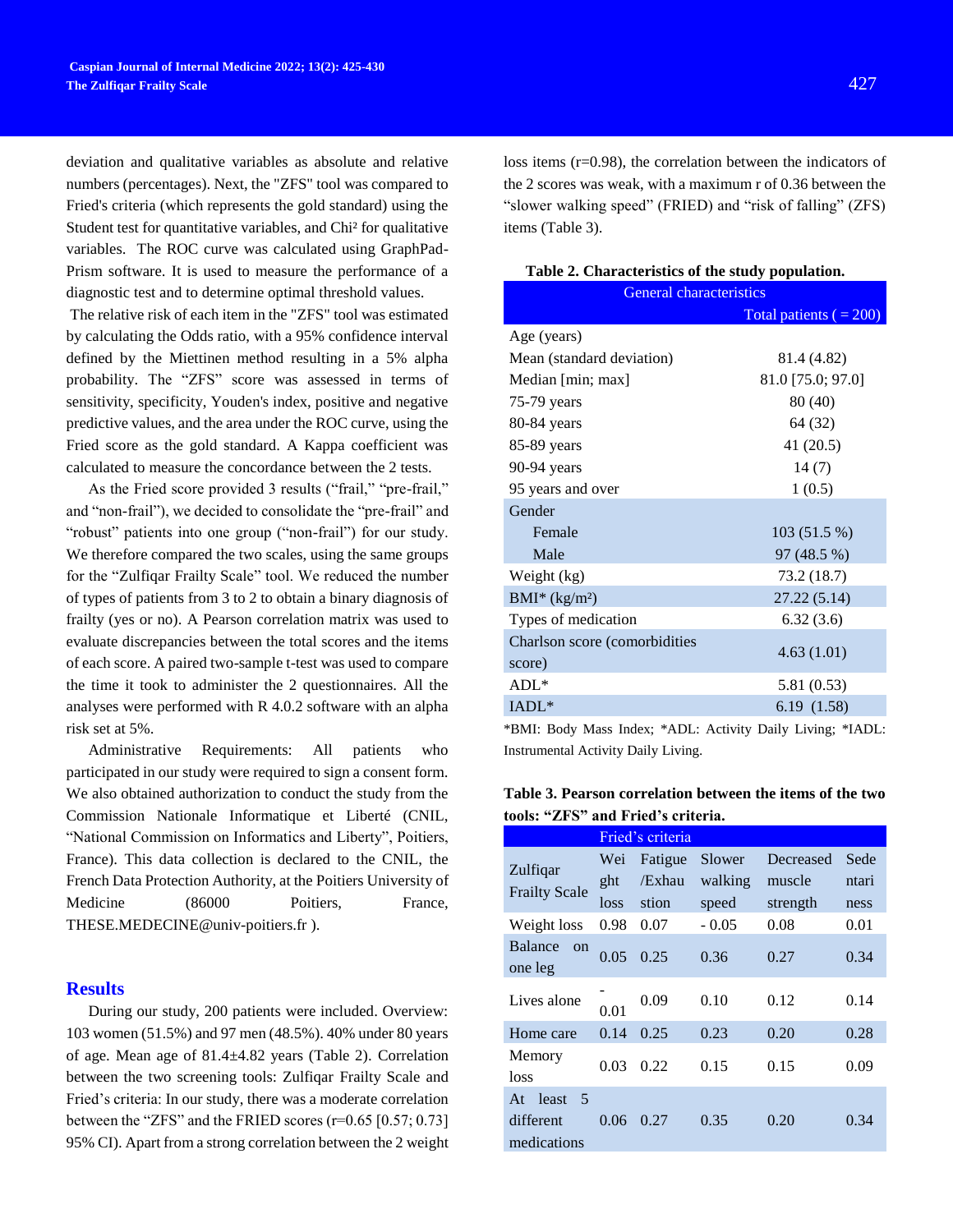Descriptive analysis of the "ZFS" frailty screening tool: Using our new scale, we obtained a mean frailty score of  $2.09\pm1.14$ . 70 patients (35.0%) were found to be "frail," i.e. with a score of 3 or more on our screening scale (Table 4).

| Table 4. Conditions measured with the "ZFS" tool. |  |  |  |
|---------------------------------------------------|--|--|--|
|---------------------------------------------------|--|--|--|

| <b>Zulfiqar Frailty Scale (ZFS)</b> | Number of patients<br>$(N = 200)$ | $\%$ |
|-------------------------------------|-----------------------------------|------|
| Weight loss                         | 29                                | 14.5 |
| Risk of falling                     | 147                               | 73.5 |
| Lives at home alone                 | 66                                | 33.0 |
| Presence of home care               | 61                                | 30.5 |
| Memory loss                         | 115                               | 57.5 |
| Polymedicine                        | 121                               | 60.5 |

Fried's criteria: Using Fried's criteria, 65 patients (32.5%) were found to be "frail," i.e. with a score of 3 or higher. Of the remaining patients, 93 were considered "pre-frail" (46.5%), i.e. with a score of 1 or 2, and 42 were considered "non-frail" or "robust" (21.0%). For the purposes of our study, all these patients were assigned to the same group: "non-frail." Using Fried's criteria, the mean frailty score was 1.90*±*1.36. Among our study population, there were significantly more women in the "frail" group (63.0%) than in the "non-frail" group (46.0%). In addition, each Fried criterion was a significant predictor of frailty (Table 5).

**Table 5. Comparison of Fried score items for frail and non-frail patients.**

|                             | Frail        | Non-frail (N |          |
|-----------------------------|--------------|--------------|----------|
|                             | $(N = 65)$   | $= 135$      |          |
| Weight loss                 | 19(29.0%)    | $9(6.0\%)$   | p<0.0001 |
| Fatigue - Exhaustion        | 50(77.0%)    | 11 (8.0%)    | p<0.0001 |
| Slower walking speed        | $60(92.0\%)$ | 56(41.5%)    | p<0.0001 |
| Decreased muscle strength   | 51(78.0%)    | 47(35.0%)    | p<0.0001 |
| Decreased physical activity | $45(69.0\%)$ | 29(21.5%)    | p<0.0001 |

Comparative analysis of the "ZFS" screening tool and Fried's criteria. Table 6. displays the full results of our screening tool using Fried's criteria. 44 patients (67.7%) in the "frail" group according to Fried's criteria had a "Zulfiqar Frailty Scale" score of 3 or higher (out of 6), compared to 26 patients (19.3%) in the "non-frail" group (Table 7). The difference between these two groups was significant  $(p<0.001)$ .

**Table 6. Full summary of the results of the Zulfiqar frailty scale tool using Fried's criteria.**

| Zulfiqar<br><b>ZFS</b><br><b>Frailty Scale</b> | $N = 65$<br>Frail | Non-<br>$\mathbf{z}$<br>Eail<br>135) | p-value        | Se<br>(96) | $(96)$ AdN | RR<br>$^{96}$ S6)<br>$\Omega$ |
|------------------------------------------------|-------------------|--------------------------------------|----------------|------------|------------|-------------------------------|
| Weight loss                                    | $19(29.2\%)$      | $10(7.4\%)$                          | < 0.001        | 29.2       | 73.0       | 2.44(1.70; 3.50)              |
| <b>Balance</b><br>on one leg                   | 59 (90.3%)        | 88 (65.2%)                           | < 0.001        | 90.3       | 89.0       | 3.55(1.63; 7.73)              |
| Lives<br>at home alone                         | 27(41.5%)         | 39 (28.9%)                           | 0.08           | 41.5       | 72.0       | 1.44(0.97; 2.14)              |
| Presence<br>of home care                       | $35(53.8\%)$      | $26(19.3\%)$                         | < 0.001        | 53.8       | 78.0       | 2.66(1.81; 3.90)              |
| Memory loss                                    | 48 (73.8%)        | $67(49.6\%)$                         | 0.00131        | 73.8       | 80.0       | 2.09(1.30; 3.36)              |
| Polymedicine                                   |                   | 54 (83.1%) 67 (49.6%)                | ${}_{< 0.001}$ | 83.1       | 86.0       | 3.21(1.79; 5.74)              |

**Table 7. Contingency table – Zulfiqar Frailty Scale vs. Fried's criteria, with "pre-frail" and "robust" patients making up the "non-frail" group.**

| Fried's criteria         |  |  |  |  |
|--------------------------|--|--|--|--|
| Total                    |  |  |  |  |
| 88                       |  |  |  |  |
| $8(4.0\%)$<br>$(44.0\%)$ |  |  |  |  |
| 112                      |  |  |  |  |
| (28.5%)<br>$(56.0\%)$    |  |  |  |  |
| 200                      |  |  |  |  |
| $(32.5\%)$<br>$(100\%)$  |  |  |  |  |
|                          |  |  |  |  |

The "ZFS" tool had an AUC of 82.1 [76.13; 88.06] (95% CI) when compared with FRIED, after consolidating the "prefrail" and "robust" patients into the "non-frail" group (Figure 2). A "ZFS" score of 3 or higher was most effective as a criterion for screening for frailty (sensitivity: 88.0% [77.0; 95.0] 95% CI, specificity: 59.0% [50.0; 68.0] 95% CI, Youden's index: 47.0 [28.0; 62.0] 95% CI, positive predictive value: 51.0% [41.0; 60.0] 95% CI, negative predictive value: 91.0% [83.0; 96.0] 95% CI) (Table 8). Feasibility of the "ZFS" tool in general medicine: On average, it took 71.7 seconds (1 minute, 11 seconds, and 70 hundredths of a second) and 79.8 seconds (1 minute, 19 seconds, and 80 hundredths of a second) to administer the Zulfiqar Frailty Scale and Fried questionnaires, respectively. The Zulfiqar Frailty Scale questionnaire was therefore significantly faster (i.e.,  $8.14$  (6.88;  $9.40$ ) seconds less ( $p < 0.001$ )). Our tool was very well-received by patients, with an acceptability rated at 9.8/10 using the visual analog scale.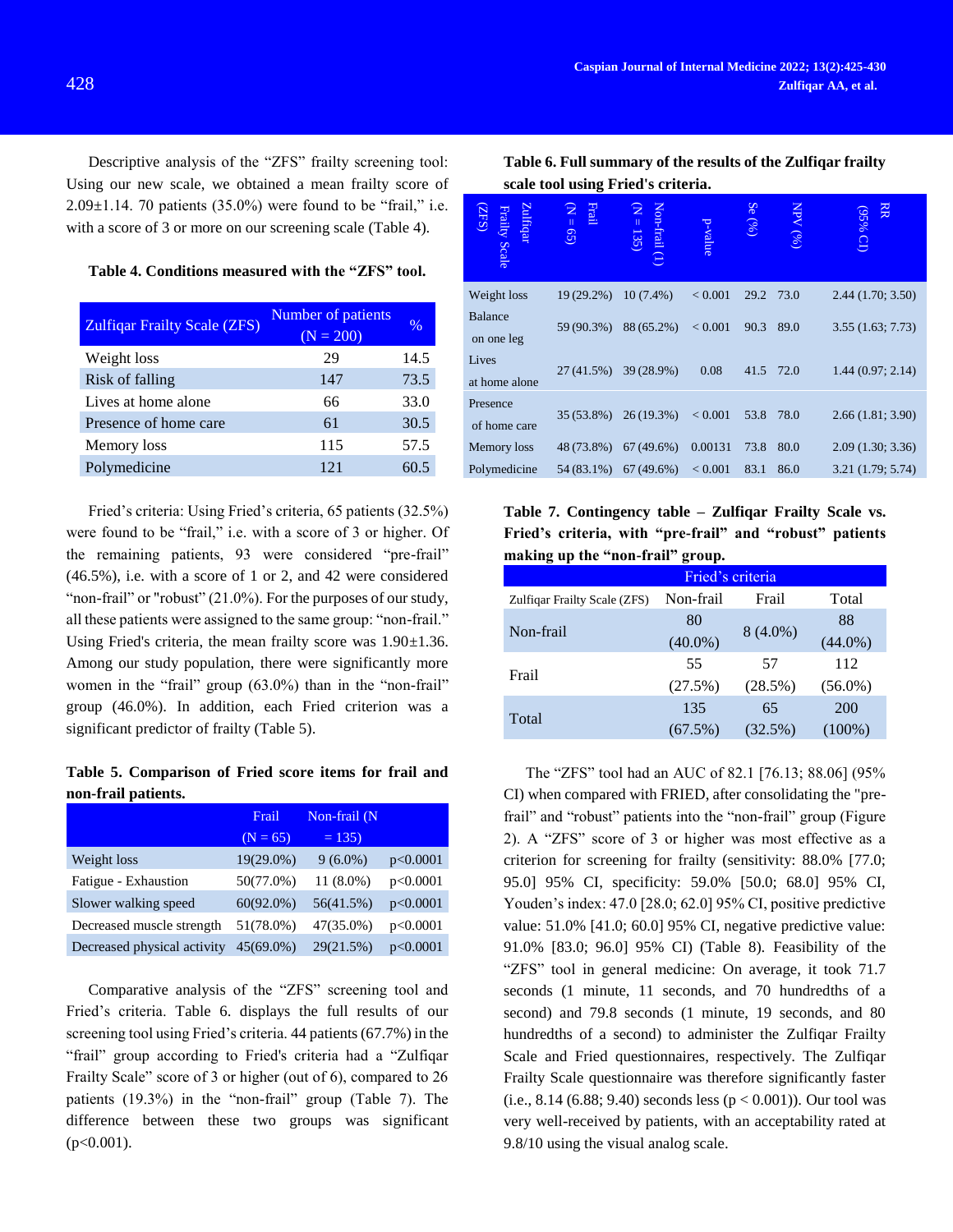

**Figure 1. ROC curve, "ZFS" vs. FRIED score with consolidation of "pre-frail" and "robust" patients into one "non-frail" group.**

**Table 8. Threshold values of the ROC curve.**

| Thr<br>esh<br>old | Sensit <sub>1</sub><br>ivity<br>(% ) | Specif<br>icity<br>(% ) | Youden<br>'s index<br>(% ) | <b>Positive</b><br>predictive<br>value $(\%)$ | <b>Negative</b><br>predictive<br>value $(\%)$ |
|-------------------|--------------------------------------|-------------------------|----------------------------|-----------------------------------------------|-----------------------------------------------|
| > 0               | 100                                  | 9.0                     | 9.0                        | 35.0                                          | 100                                           |
| >1                | 97.0                                 | 25.0                    | 22.0                       | 38.0                                          | 94.0                                          |
| >2                | 88.0                                 | 59.0                    | 47.0                       | 51.0                                          | 91.0                                          |
| $>$ 3             | 58.0                                 | 90.0                    | 49.0                       | 75.0                                          | 82.0                                          |
| >4                | 25.0                                 | 96.0                    | 21.0                       | 76.0                                          | 73.0                                          |
| > 5               | 3.0                                  | 100                     | 3.0                        | 100                                           | 68.0                                          |

## **Discussion**

We created a scale that can be used in primary care, one that takes clinical, psychological, and social factors into account so patients can be assessed in their entirety. The scale was made to be quick, simple, and efficient, with high sensitivity and negative predictive values.

We wanted to evaluate the 6 items in our scale as effectively as possible, so decided to compare them to Fried's criteria. In our study, the prevalence of frailty, measured according to Fried's criteria, was 32.5%, or higher than expected.

The "Zulfiqar Frailty Scale" tool has a sensitivity of 88.0%, making it comparable to other screening tool, and an outstanding negative predictive value of 91.0%, significantly reducing the risk of misdiagnosis or referring a patient to a team of specialists when such a referral is unnecessary.

Our tool has the advantage of not requiring any equipment whatsoever, making it perfectly suitable for primary care. The screening is quick and easy, allowing physicians to do away with time-consuming screening methods that inconvenience elderly patients. The time estimated for consultation in general medicine in France is about 15 minutes (9). With our scale, frailty screening could be assessed in 2 minutes, similar to the GFST scale.

The time for performance is longer for the Fried Scale and for the SEGA grid A (from 6 to 10 minutes) (10), making them difficult to apply during consultation for general doctors. A practical tool should require minimal time to perform, similar to ours. In contrast to the Fried Scale, the ZFS does not require additional equipment such as a dynamometer for the determination of the isometric contraction. This is a real advantage in the context of large-scale screening.

The goal of the "ZFS" tool was to harmonize professional practices and to make identifying frail members of the elderly population accessible during general practitioner visits. In practice, it should be offered to general practitioners to first implement preventive measures to limit complications related to frailty. Secondly, it can be used to refer patients to a geriatrician for a standardized geriatric assessment to establish a personalized care plan.

It is a quick tool with an average turnaround time of 71.7 seconds, that requires no prior training or specific equipment or facilities, making it a feasible screening tool suitable for general practice. Limitations: Our study sample remained small. To be validated for the purpose of studying its reproducibility, our tool must be tested in multiple general medicine practices, in urban and rural areas, and over a larger sample with many types of practitioners (doctors, nurses, physical therapists, occupational therapists). The prediction of pathological events (falls, hospitalization, and morbiditymortality) was not studied in this research. This task will start in March 2021, for an 18-month period. The cognitive question remains difficult to understand with a rapid detection score such as ours. The item, "Does the person complain of memory problems?" is still subjective and requires, as we have done, a response confirmed by the patient's family.

In conclusion our scale must be tested further in other general practices by recruiting a wider range of participants. Eventually, the reproducibility and ability of the scale to predict potentially dangerous situations must be developed and tested on elderly patients, which will take place in the upcoming weeks and months.